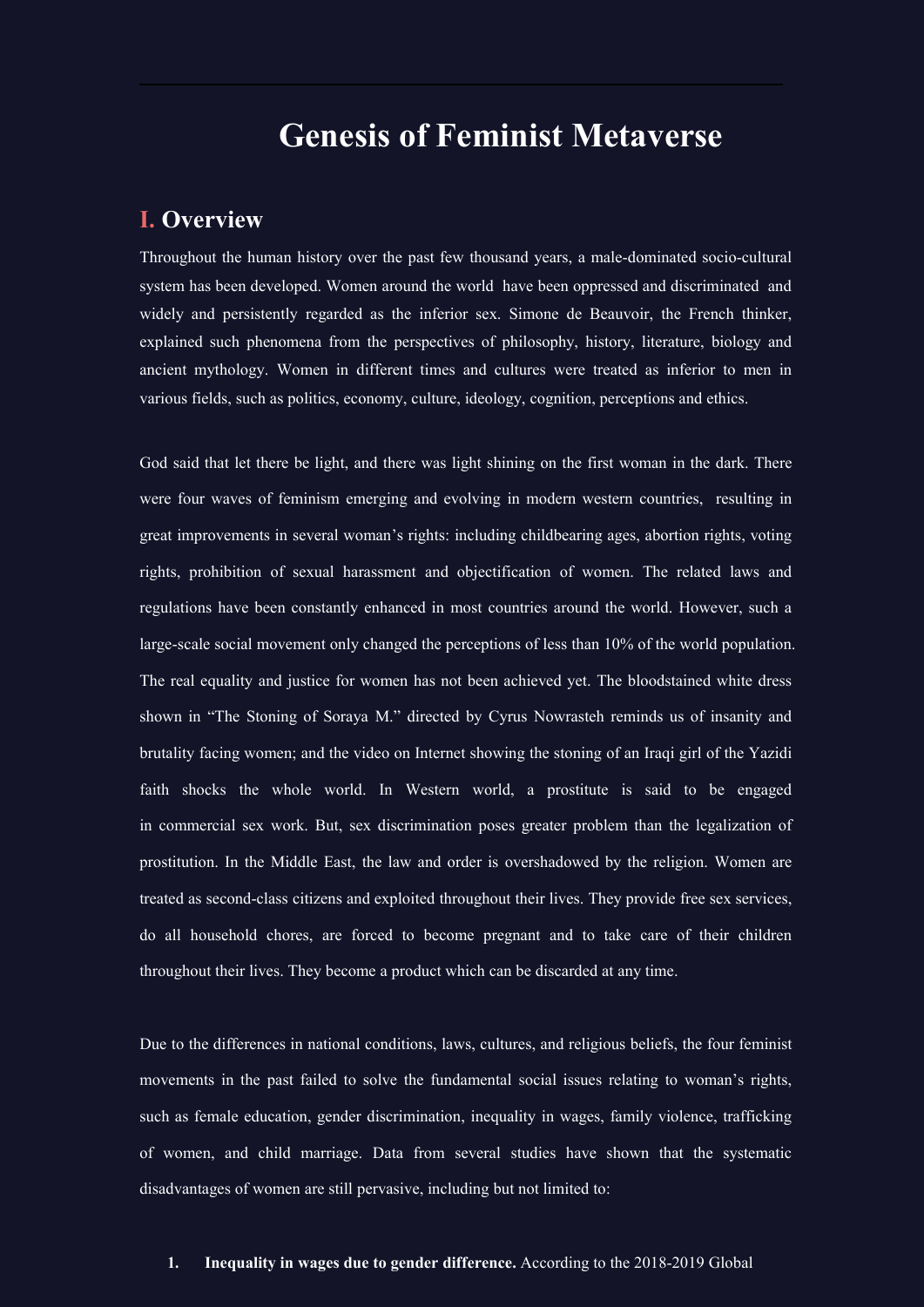Wage Statistics Report, per capital income of women was about 20% lower than that of men on average. Women were far less likely than men to participate in the labor market. It was estimated that the gender gap in global labor participation rate was 27%. The gender gaps in the labour participation rates in Arab countries, North Africa and South Asia were all more than 50%.

#### **2. Women suffering from pick-up artists ("PUA") and domestic violence.**Nearly

800,000 people commit suicide due to depression each year and more than 264 million people suffer from depression. Suicide among females is mainly attributable to domestic violence and marital and relationship conflicts. Statistics from the Lancet, a British medical journal, showed that around 100,000 Chinese women commit suicide due to domestic violence every year, which meant around 257 Chinese women on average killed themselves each day because of domestic violence.

**3. Widespread sexual assaults and violence.** According to the report released by the World Health Organization in March 2021, one in three women globally suffered from physical or sexual violence of varying degrees. One in four women aged 25 or below experienced violence from an intimate partner. The report showed that women living in low-income countries were more likely to suffer from physical and sexual violence from their intimate partners, with an average of 37% of women in these countries suffering from violence. Onthe other hand, only one-fifth (16-23%) of women in Europe, 20% in East Asia and 18% in Central Asia suffered from violence.

#### **4. Women's human rights and freedom**

**The Middle East:** Polygamy, deprivation of the rights to education and the rights of personal freedom.

India: Female fetuses may be selectively aborted, and baby girls may be abandoned or killed. Females face discrimination, prejudice, violence, and isolation. Child marriage is another problem. For example, a girl may be forced to get married at the age of ten. Two million women go missing and 100,000 women are burned to death every year.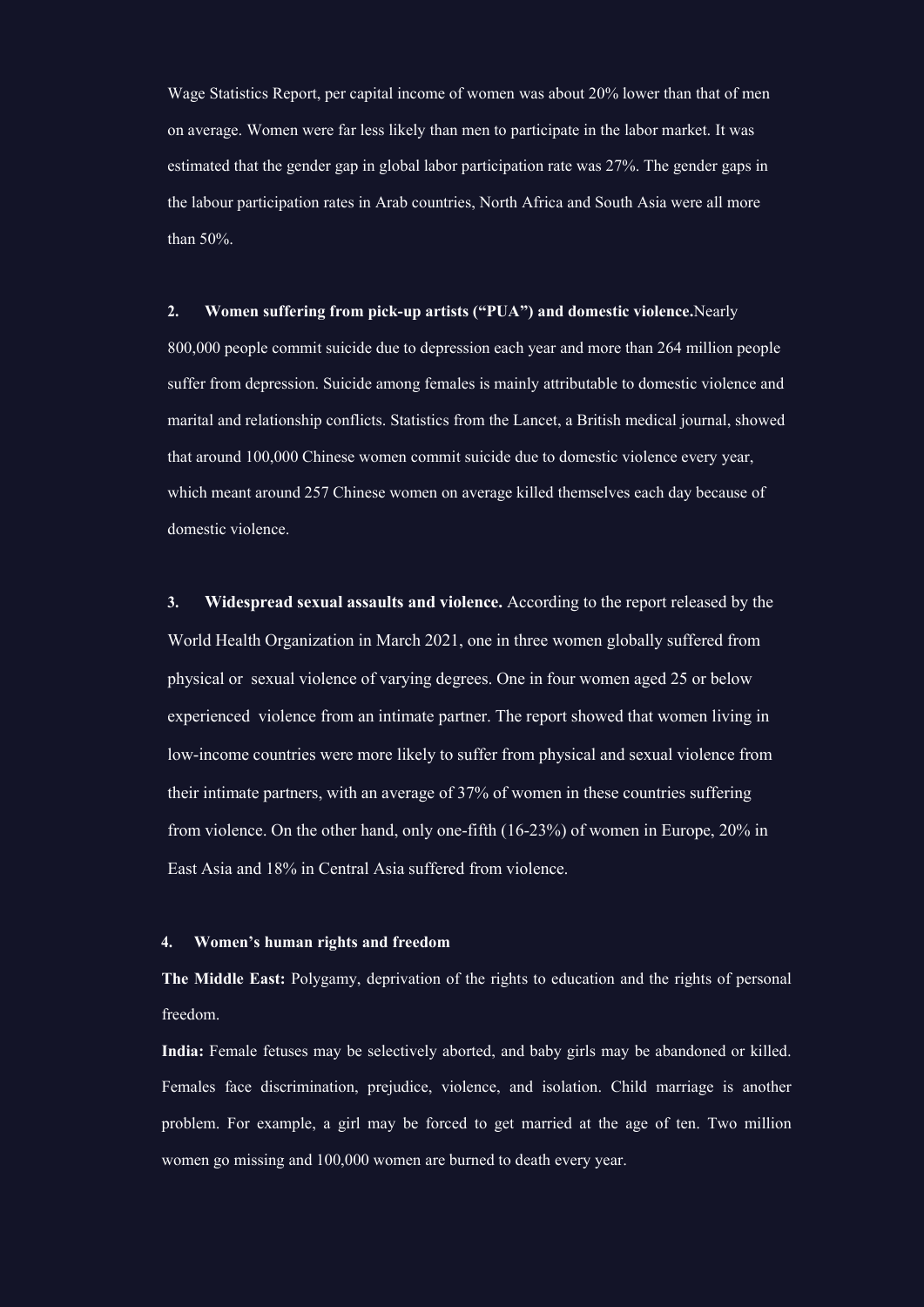**Africa:** Women's poverty, education and health problems, gender-based (domestic) violence, child marriage and employment inequality for women.

Women around the world, are in the grip of male chauvinism regardless of their race, age, country and social class. Half a million women are trafficked globally each year. Although females can play an equal role as males in promoting social development, they often receive unfair treatment because of their physiological structures and family responsibilities.

Therefore, a group of advocates with anonymity come forward to defend women's rights and make use of blockchain technology to influence and settle the issues unresolved in the previous four feminist movements. They are trying to build a feminist metaverse and DAO governance system.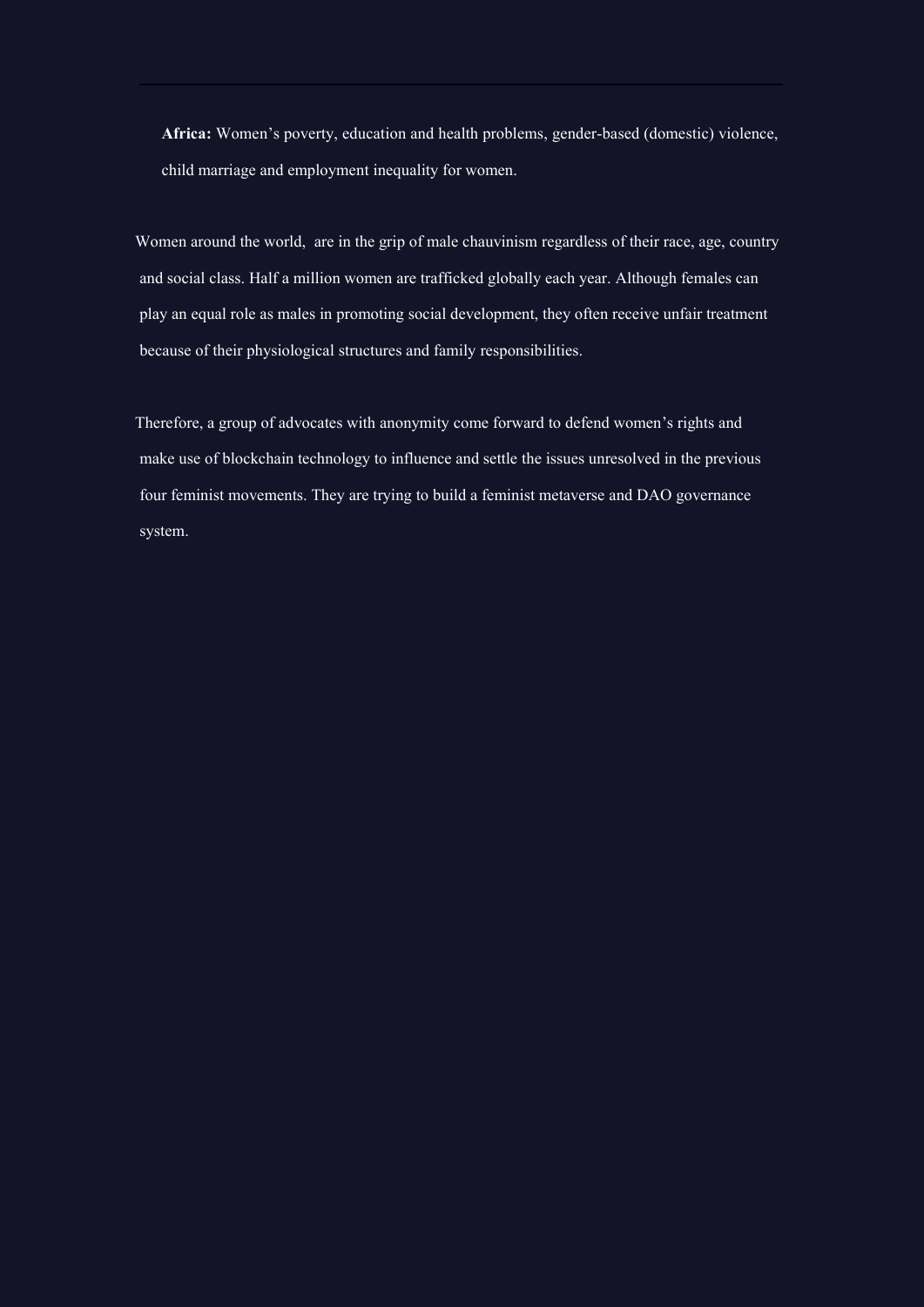## **II. Feminist Metaverse**

The feminist metaverse helps creating a decentralized, devolved and relatively equal world for humanity with the advent of blockchain and virtual currency. The view of time and space in the feminist metaverse greatly reduces the impacts on women's normal work and inequality in wages brought by their physiological differences and pregnancy.As a consequence, it helps eliminating a number of unresolved problems in the real world like gender discrimination, inequality in wages, sexual harassments, sexual assaults, trafficking of women and child marriage. Its superstructure rests on business fundamentals. Building a feminist metaverse economic entity will increase women's income, promote women's status, safeguard gender equality, and enable the disadvantaged groups to participate in the global economy. This will further enhance women's rights and hence create a united and sustainable world.

The feminist metaverse allows users to create, experience and monetize contents in applications and to continuously optimize community assets, including but not limited to emotional smart contracts, NFT, social communication, games and Defi financial systems. Moreover, it enables other women to share profits through community development and earn an income by using their fragmented time to enter the virtual labor market. When a woman has a safe place to store her wealth outside the family, she will have the right to freely control every transaction, thus ameliorating the problem of gender inequality.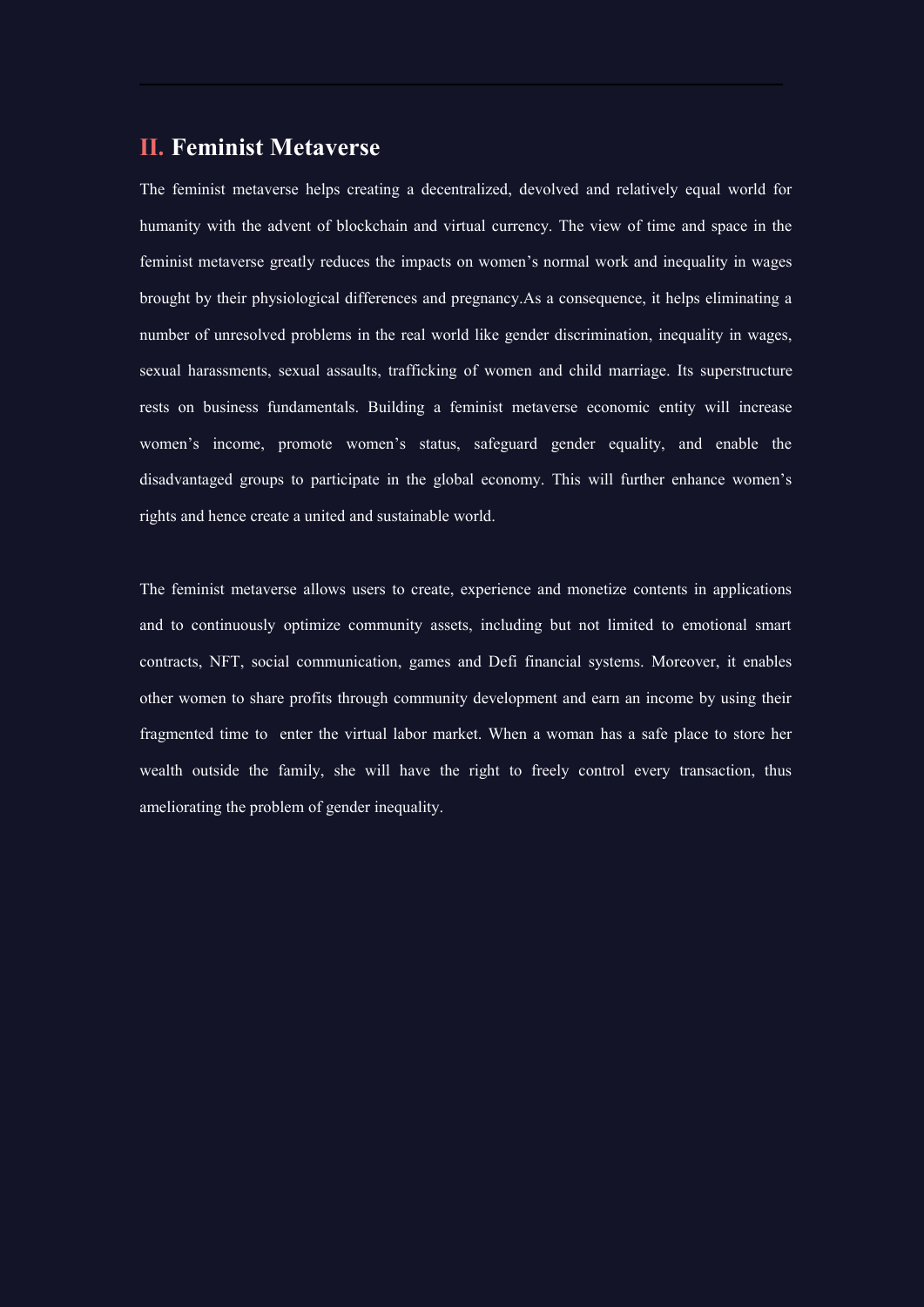## **III. Feminist DAO governance system**

**Decentralized Autonomous Organization (DAO), namely "Distributed Autonomous Organization"**, refers to the form of organization that utilizes codes and programs to help people implementing decentralization and completing some decisions and executing tasks automatically under share-based rules. In other words, a group of people who share certain "primary goal" make collective decisions on different "minor goals". This enables actions corresponding to the decision be automatically executed on the chain. In the feminist metaverse. DAO will be realized through tokens and smart contracts and, is often used in daily governance of balancing the male-dominated world and rational redistribution of resources.

The emergence of DAO aims to provide a new form of organizational paradigm and governance for group decision-making in the feminist metaverse. Such a new paradigm strike a balance between women's contributions and rights amid the gender-inequality of a male-dominated society. It will further improve governance efficiency and reduce governance costs.

#### **In the feminist universe, the DAO's governance model is mainly manifested as follows:**

**1. Ensuring the fairness of power** – In the feminist metaverse, male chauvinism in the real world will be stripped. Women will become the major economic subjects. They will take the lead to balance the power.

In the real world, most women rank below men in terms of power and status. On the other hand, in the feminist metaverse, the DAO can ensure the decentralization of power in a fair manner. Therefore, everyone's opinions can be reflected in the governance programs and the program approved can be accurately executed in the form of smart contract.

**2. Ensuring the transparency of rules** – It ensures that the governance rules are transparent and cannot be tampered with and the governance and resources information are publicly visible .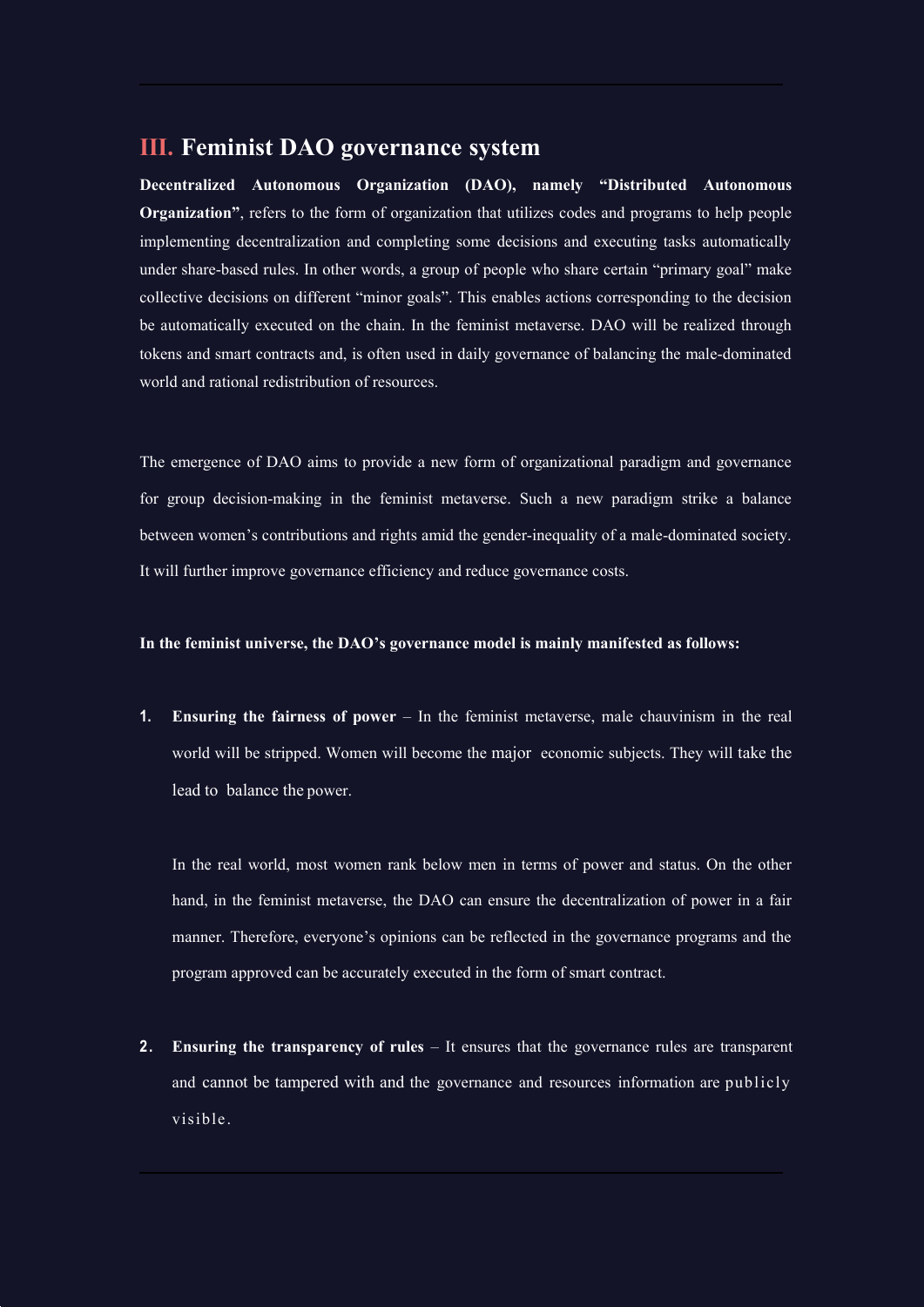In the feminist metaverse, in order to avoid the influence of different human factors, all proposals of governance rules will be written in codes in the form of smart contract. When the conditions are met, they will be automatically executed and a series of information will be disclosed. So, it guarantees the stability and transparency of governance.

**3. Ensuring efficient coordination and cooperation** – It forms the basis for efficient coordination and cooperation among multiple parties from anywhere.

Under the traditional structure, there is no standardized and efficient coordination mechanism for different main users to trust in. Besides, they are subject to the influence of differences in external factors, such as time, environment, resources and policies. These factors will affect them when making certain important decisions, while the governance of DAO facilitates the decentralization of power and the women empowerment in the community in the form of token, thereby realizing community-driven and decentralized governance. Token holders of all parties have the right to put forward proposals, vote and manage the project. Meanwhile, it helps to build a reasonable mechanism for income redistribution through the community.

There is no doubt that the real world and the virtual world will be closely integrated in future. Women's desire for achieving all of their aspirations and unrealized justice is no longer a dream. It is achievable in the feminist metaverse. Virtual space will turn up everywhere in the future world. Women can realize all of their aspirations and unsatisfied justice in the feminist metaverse. The reflections on the civilization and justice for women in the new era will gradually be integrated into the feminist metaverse and the feminist DAO, whereby the largest virtual global female economy will be developed. In such open and autonomous world, females can create value by contributing content, enhance their status by rebuilding orders, and finally achieve equality by enjoying their rights when making contributions. Based on a series of effective self-governance principles, it enables women to execute fair transactions by making contributions and enjoying rights at the same time. They make contributions by providing their labours and bearing responsibilities while obtaining corresponding rights and benefits. This helps women getting fair rights and benefits and makes organizations running in a smooth and orderly manner.

The DAO will be managed according to equal, voluntary and mutual-beneficial principles, which allow all people's views to be reflected in the governance plan and the plan approved will be